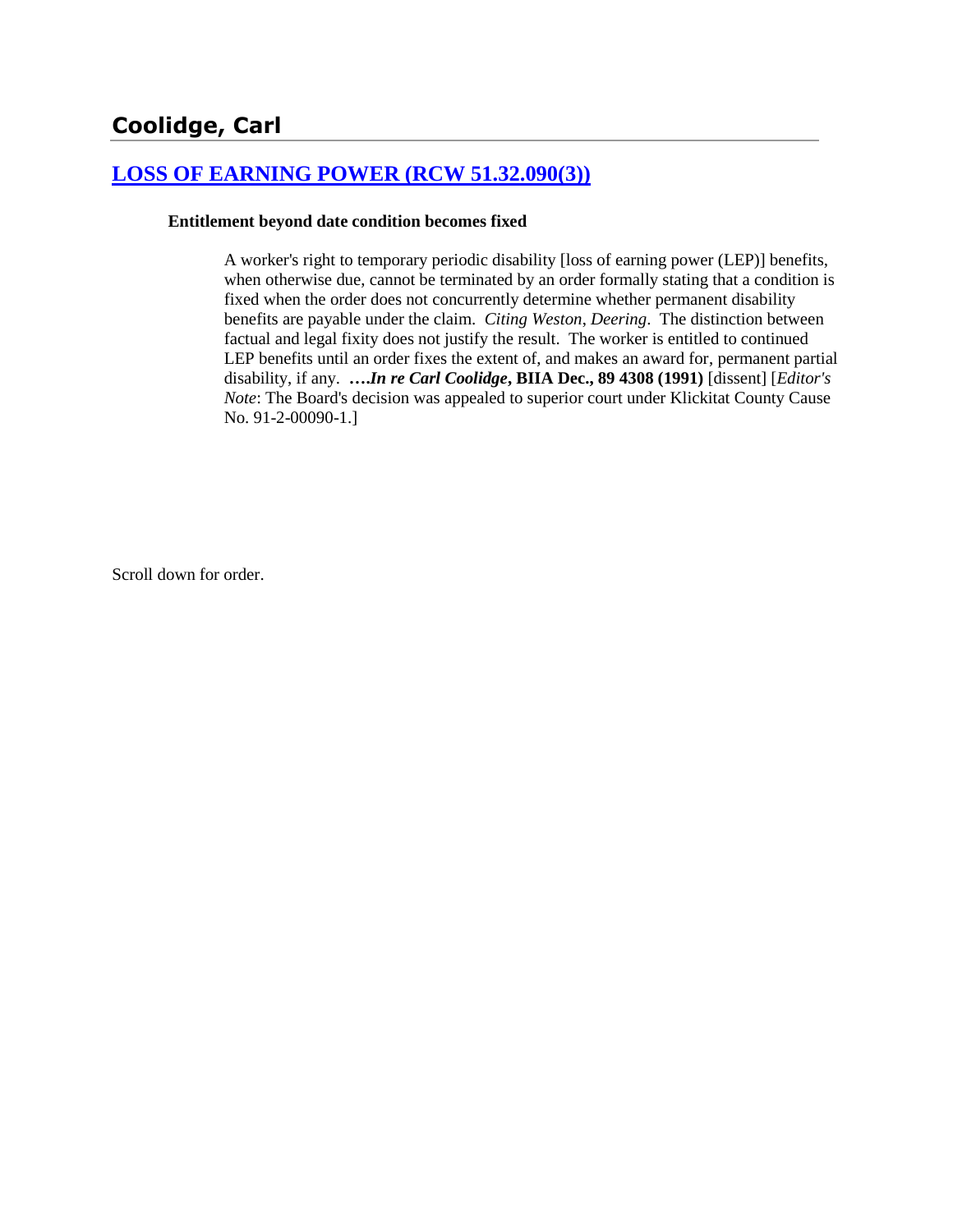#### **BEFORE THE BOARD OF INDUSTRIAL INSURANCE APPEALS STATE OF WASHINGTON**

**)**

**IN RE: CARL H. COOLIDGE ) DOCKET NOS. 89 4308 & 90 1118**

**CLAIM NO. S-642378 ) DECISION AND ORDER**

APPEARANCES:

Claimant, Carl H. Coolidge, by Morse & Bratt, per Ben Shafton

Self-Insured Employer, St. REgis Paper Company, by Eisenhower, Carlson, Newlands, Reha, Henriot & Quinn, per Richard A. Jessup

The appeal assigned Docket No. 89 4308 was filed by the claimant, Carl H. Coolidge, on October 26, 1989 from an October 5, 1989 Department order. The order affirmed an order dated August 29, 1989, which determined that Mr. Coolidge had completed training and was employable, that he was medically fixed and stable and that he was not eligible for "loss-of-earning power time loss benefits." The Department order is **REVERSED**.

The appeal assigned Docket No. 90 1118 was filed by Mr. Coolidge on March 9, 1990 from a February 14, 1990 Department order. The order closed Mr. Coolidge's claim with time loss compensation as paid to June 9, 1989 and directed the self-insured employer to pay Mr. Coolidge a permanent partial disability award for respiratory impairment consistent with the degree of disability represented by Category 2 of WAC 296-20-380 for respiratory impairment. The Department order is reversed.

## **PROCEDURAL AND EVIDENTIARY MATTERS**

Pursuant to RCW 51.52.104 and RCW 51.52.106, this matter is before the Board for review and decision on timely Petitions for Review filed by the claimant, Carl H. Coolidge, and the employer, St. Regis Paper Company, to a Proposed Decision and Order issued on August 8, 1990 in which the orders of the Department dated October 5, 1989 (Docket No. 89 4308) and February 14, 1990 (Docket No. 90 1118) were reversed. In Docket No. 89 4308, the claim was remanded to the Department with instructions to issue an order setting aside and holding for naught its order dated October 5, 1989 and determining that Mr. Coolidge is entitled to loss of earning power benefits for the period June 10, 1989 through and including August 28, 1989. In Docket No. 90 1118, the claim was remanded to the Department with instructions to issue an order setting aside and holding for naught its order dated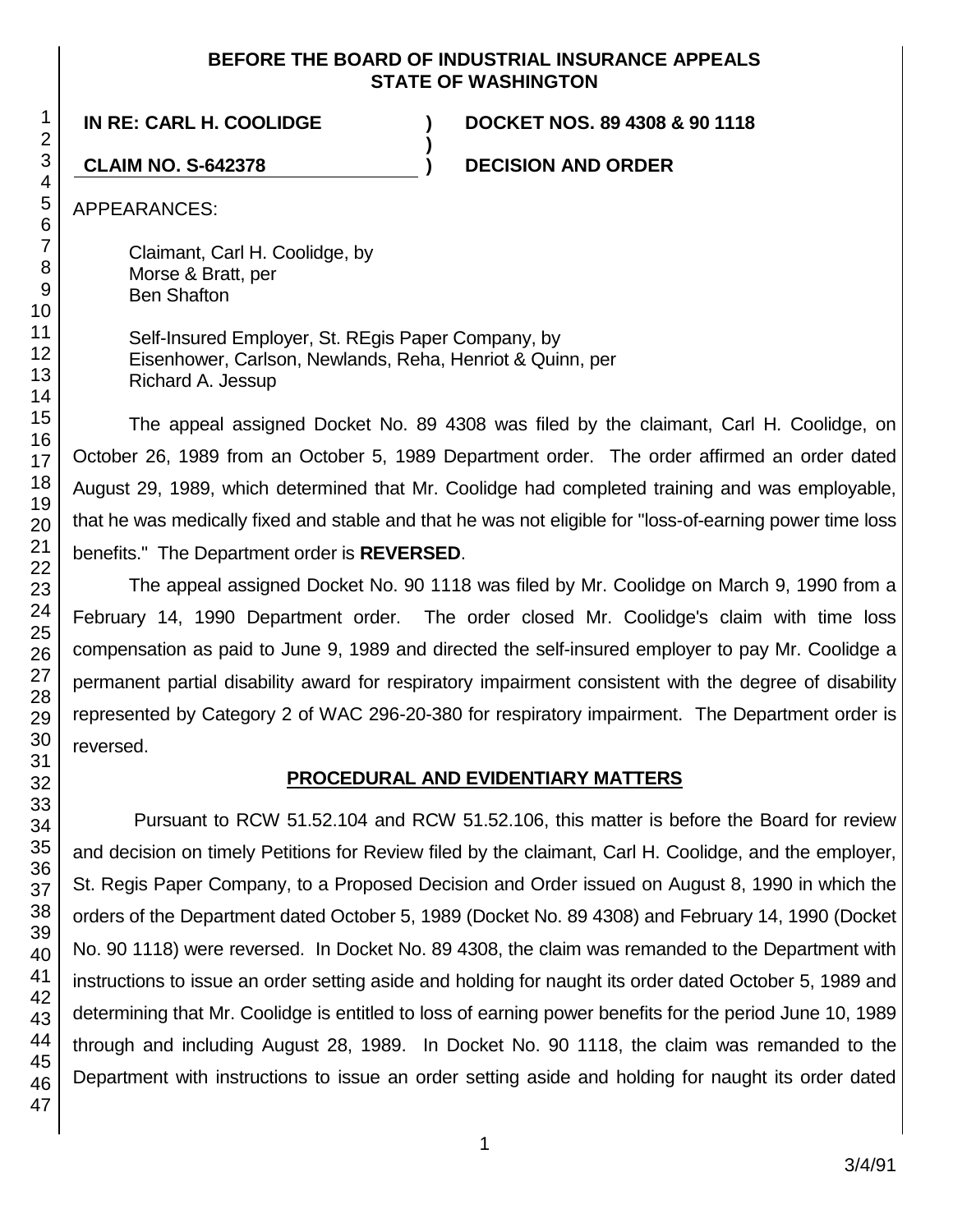February 14, 1990, closing Mr. Coolidge's claim, and directing the self-insured employer to pay Mr. Coolidge loss of earning power for the period June 10, 1989 through and including August 28, 1989 and to pay Mr. Coolidge a permanent partial disability award consistent with Category 2 of WAC 296-20-380.

The self-insured employer's Petition for Review was mailed on September 24, 1990 and received on September 25, 1990. Inadvertently, no order granting or denying that Petition for Review was issued. Pursuant to RCW 51.52.106 the employer's Petition for Review is therefore deemed granted.

#### **DECISION**

The issue presented by this appeal and the stipulated facts presented by the parties are adequately set forth in the Proposed Decision and Order.

Mr. Coolidge argues he is entitled to loss of earning power compensation for the period June 10, 1989 through February 13, 1990. St. Regis Paper argues that Mr. Coolidge is not entitled to loss of earning power for any of the period June 10, 1989 through February 14, 1990. St. Regis Paper contends the Department, by approving termination of periodic benefits effective June 9, 1989 by its February 14, 1990 closing order, determined the industrially related condition was both medically and legally fixed and stable as of June 9, 1989. Our industrial appeals judge considered the condition legally fixed and stable as of the August 29, 1989 order so stating. He thus ordered periodic benefits be paid up to, but not after, that date. He ostensibly relied upon two prior significant decisions of the Board, and court cases cited in those decisions: In re Douglas G. Weston, BIIA Dec., 86 1645 (1987) and In re Charles Deering, BIIA Dec., 25,904 (1968). We agree with the claimant.

It was stipulated that the industrial injury reduced Mr. Coolidge's ability to earn wages. The amount of lost earning power was stipulated for each of several periods from June 10, 1989 through February 13, 1990. However, as noted by the employer, no facts were stipulated to directly suggest a date of medical fixity of condition other than that indicated in the Department orders. The Department issued an order on August 29, 1989 determining that Mr. Coolidge's condition, related to the injury, was medically fixed and stable and he was not eligible for benefits for lost earning power. The Department did not close the claim or pay a permanent partial disability award at that time. On February 14, 1990 the Department did close the claim with an award for permanent partial disability.

In Deering, supra, we held that a worker having a loss of earning power of 5% or greater as a result of his or her industrial injury is entitled to compensation for that loss of earning power until the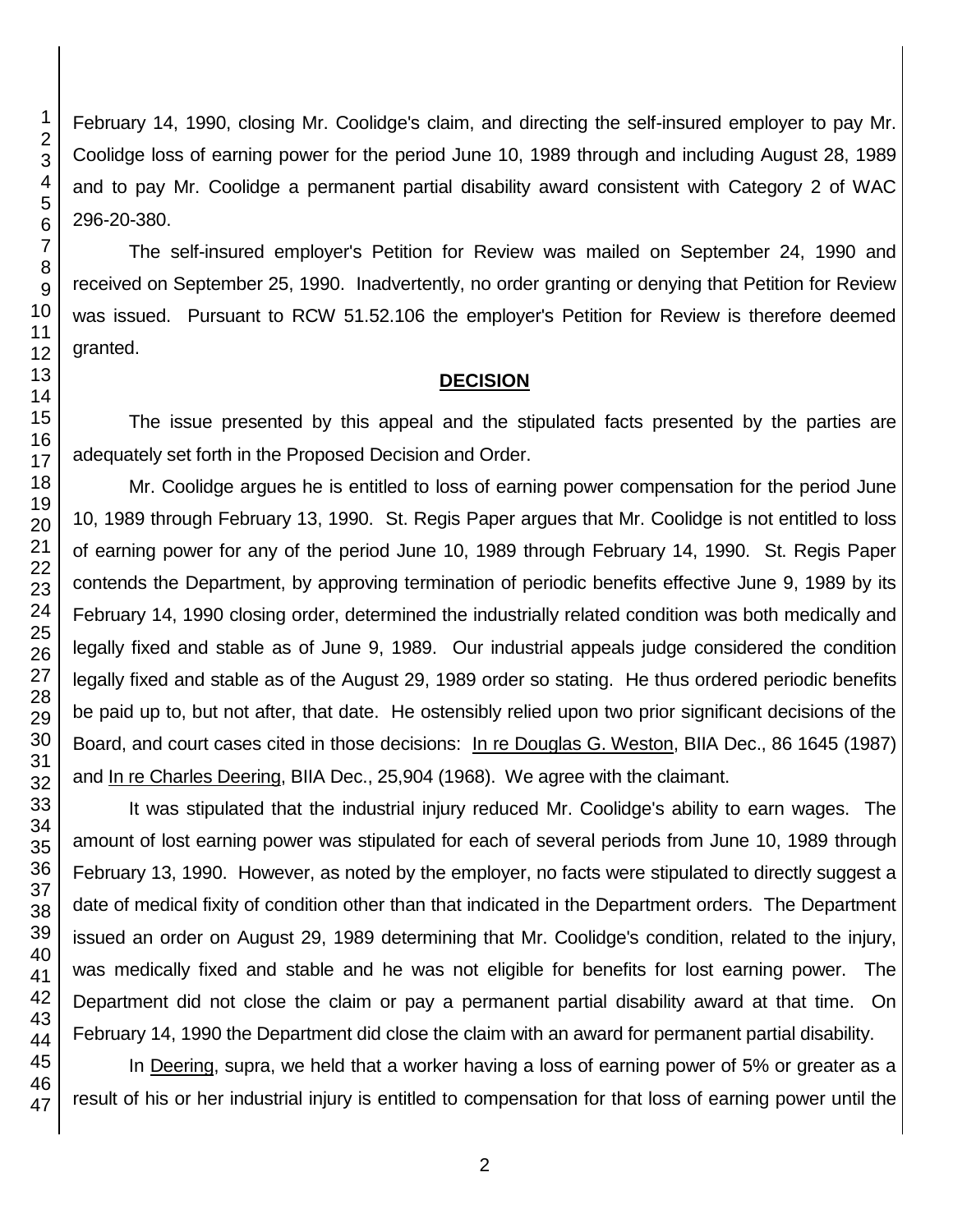Department issues an order fixing the extent, if any, of the worker's permanent partial disability. Nearly twenty years later, in Weston, supra, we held that a worker cannot automatically extend the period of entitlement to loss of earning power compensation by protesting an initial closing order which determined the extent of permanent partial disability. The period of entitlement is not extended absent proof that the worker's condition was not fixed on the date of the closing order.

In the present case, the question before us is whether an order which determines that a worker's condition is medically fixed and stable<sup>1</sup>, but which does not determine the extent of permanent disability, may operate to the same extent to cut off loss of earning power benefits as did the initial closing order in Weston. We hold that an order which merely recites that a worker's condition is fixed and stable but which does not determine the extent of permanent disability and make an award for the disability, if any is due, does not justify the termination of loss of earning power benefits otherwise payable.

St. Regis Paper and the Proposed Decision and Order emphasize the date on which a Department order formally states that a worker's medical condition is fixed and stable. The only difference between St. Regis Paper and the Proposed Decision and Order is that St. Regis Paper argues that the critical date is June 9, 1989 (by necessary implication of the February 14, 1990 order), while the Proposed Decision and Order states that August 28, 1989 is the critical date (relying upon the August 29, 1989 order). See Footnote No. 1, supra. Stepping off on either foot in this direction overlooks the real holdings of Weston and Deering and misapprehends the significance our courts have attributed to terms such as "fixed and stable", "fixed state", "fixed an permanent" and the like. Such terms have been employed to distinguish between the types of benefits to which a worker might be entitled. We find nothing in the decisions of our courts or our prior decisions which justifies

<sup>1</sup>This claim coming on for further consideration;F

WHEREAS it has been determined that the claimant completed training and is now employable and is medically fixed and stable, he is therefore not eligible for loss-of-earning power time loss benefits.

Department order dated August 29, 1989, Claim No. S-642378 (Emphasis supplied).

l

WHEREAS a request has been made for payment of loss-of- earning power benefits for reduced wages from Northwest Auto Parts, and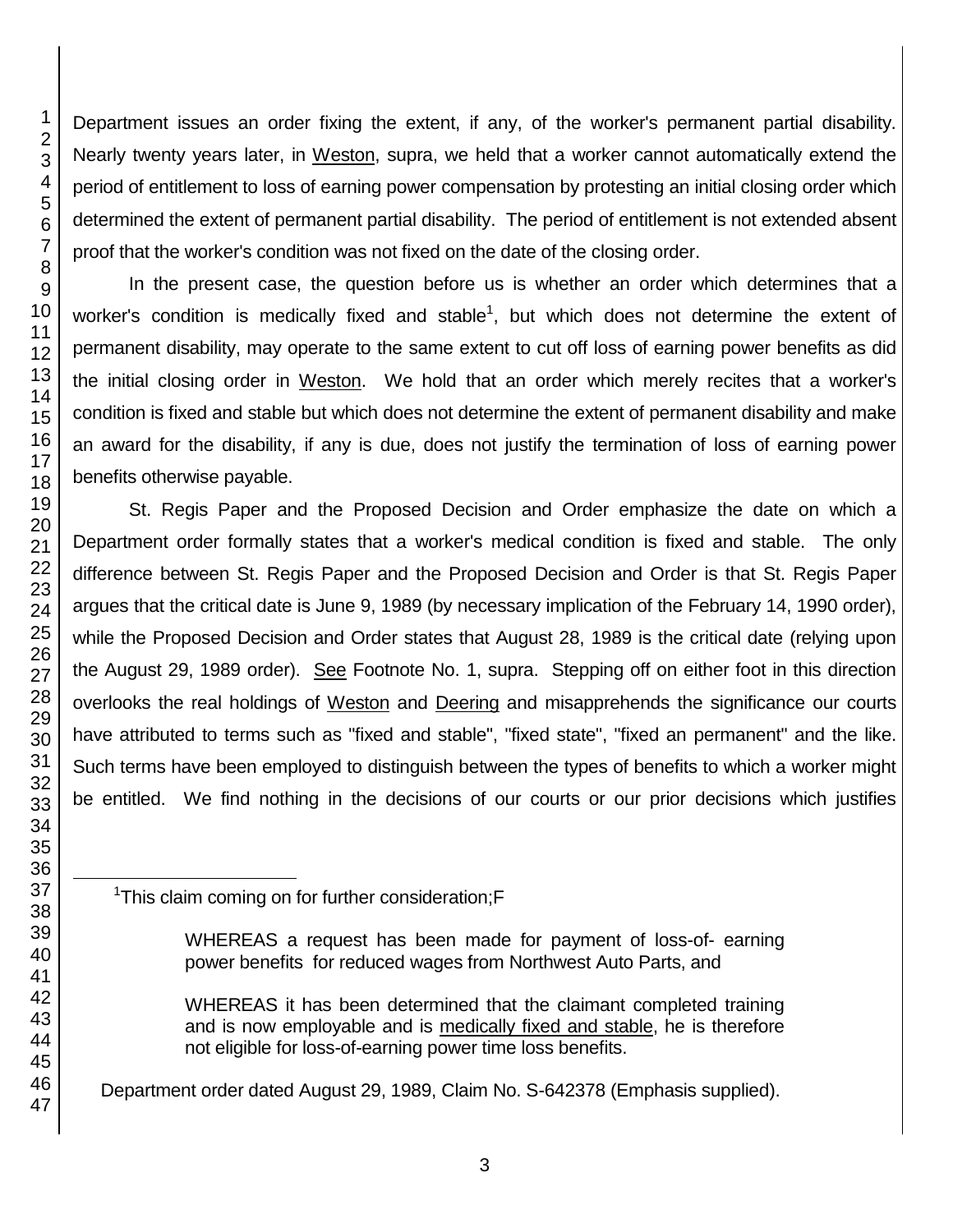elevating the term "medically fixed and stable" to the status of a magic legal wand which can be waved by Department order over a claim so as to deny or delay benefits otherwise due.

We turn to examine the language of our courts upon which we most directly relied in Weston

## and Deering:

Usually, during a period of temporary total disability, the workman is undergoing treatment. In any event, such classification contemplates that eventually there will be either complete recovery or an impaired bodily condition which is static. Until one or the other of these conditions is reached, the statutory classification is temporary total disability. Permanent partial disability, on the other hand, contemplates a situation where the condition of the injured workman has reached a fixed state from which full recovery is not expected. [Miller v. Dep't of Labor & Indus., 200 Wash. 674, 94 P.2d 764.]

It is plain from the foregoing that a claimant cannot at one and the same time be classified as temporarily totally disabled and permanently partially disabled. Accordingly, when it has been determined, as it was here, that the condition of the workman has reached a fixed state and he is entitled to a permanent partial disability award, he is not, thereafter, entitled to any compensation for time loss unless it is subsequently determined that he is in need of further treatment and has been restored to the temporary total disability classification . . . .

## Hunter v. Dep't of Labor & Indus., 43 Wn.2d 696, 699-700, 263 P.2d 586

Both Franks and Hunter involved the issue of whether a worker may continue to receive periodic temporary disability benefits beyond the date of entitlement to an award for permanent partial disability. Ms. Franks had disavowed her right to additional time loss compensation before the Board and, at oral argument, conceded that claims for further time loss compensation and a greater award for permanent partial disability were inconsistent. The real dispute in Franks was over the adequacy of the Department's exception to the interrogatory to the superior court jury which allowed the jury to award both an additional amount for permanent partial disability and, at the same time, an amount of additional time loss compensation. Franks, 35 Wn.2d at 766-768.

Mr. Hunter, on the other hand, actually attempted to remove himself from the rule which was stated as so obvious in Franks. He contended that continued receipt of partial loss of earning power compensation under RCW 51.32.090 is not inconsistent with receipt of an award for permanent partial disability. The Hunter court rejected this argument, indicating that the reasoning of Franks is

1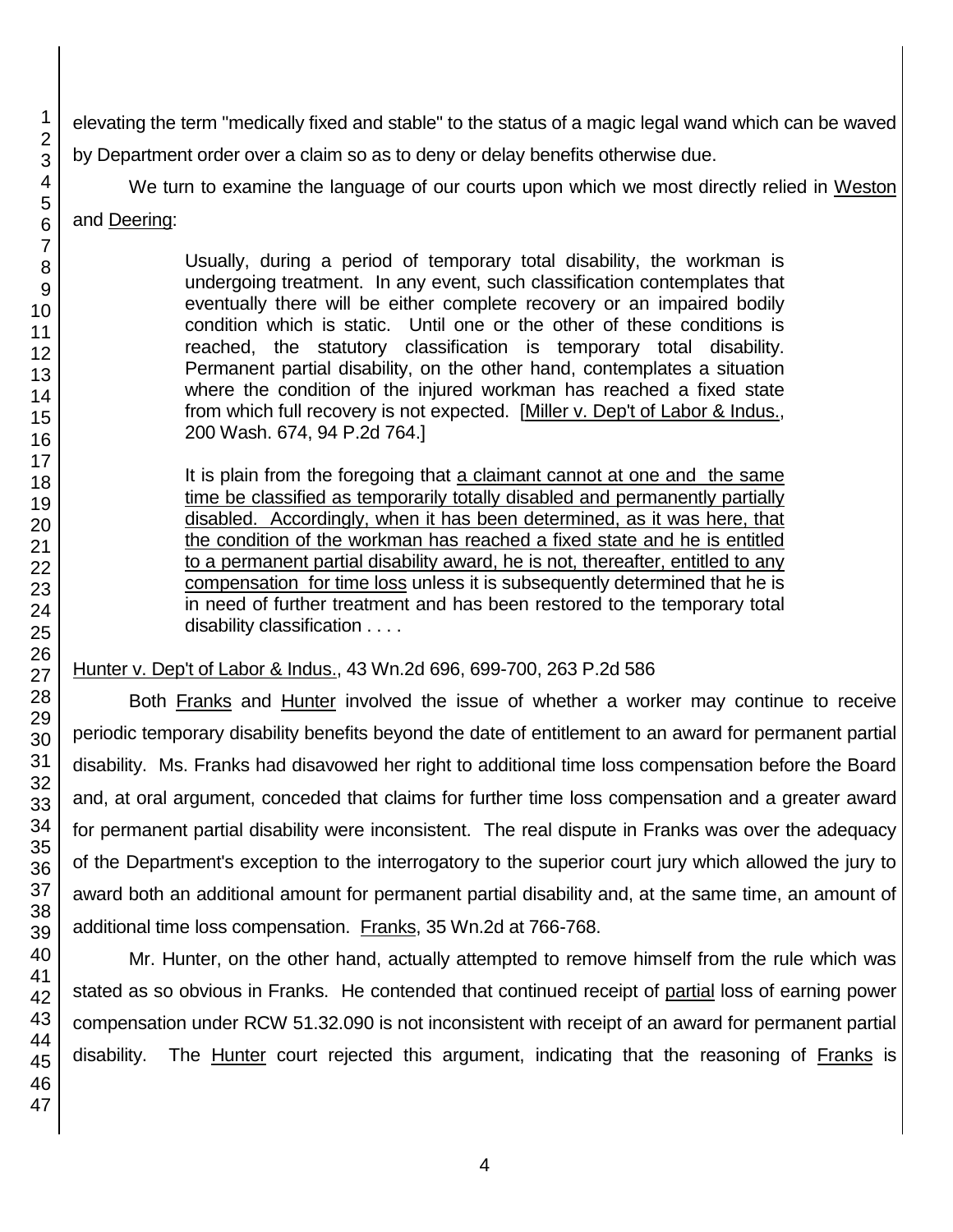compelling. Hunter described only two general classifications with regard to a worker's entitlement to awards for disability:

> . We are convinced that the act contemplates two separate and distinct classifications: (1) temporary disability status, and (2) permanent disability status. Payment of compensation in connection with one status (percentage time-loss payments respecting temporary disability) would not be authorized and would be inconsistent with any simultaneous classification within the permanent disability status and the payment and acceptance of a permanent disability award.

Hunter, 43 Wn.2d at 700-701.

The result sought by St. Regis Paper and that reached in the Proposed Decision and Order would create nothing short of a third, impermissible classification of claims of disabled workers. That classification would be one in which the claim is suspended for disability benefit purposes even though the disability is acknowledged. Mr. Coolidge's situation well underscores the point. It is acknowledged that up to the time when his condition became medically fixed, it disabled him, causing a partial loss of earning power and, thereafter, a compensable permanent partial disability. The elevation of formally designated medical fixity, or "legal fixity", to a separate claim status beyond those two described in Hunter would entirely disregard the continuity of Mr. Coolidge's disability and unjustly delay his receipt of benefits. This would be the complete opposite of the result intended by the holdings in Weston and Deering, and it would deviate from the course of claims adjudication as historically assumed and sanctioned by our courts.

In Miller (cited in Hunter and Franks, supra) the worker challenged the closing of his claim with an award for permanent partial disability. The court framed the issue with regard to whether or not the claim should have been closed in terms of the familiar rule: "The rule in this state undoubtedly is that, before an allowance can be made for permanent partial disability, the condition of the injured workman must have reached a fixed state." Miller v. Dep't of Labor & Indus., 200 Wash. 674, 680, 94 P.2d 764 (1939). Having found that the evidence supported the conclusion that the worker's condition was fixed as necessary to the closing order, the court stated: "Appellant's condition having become fixed, it was necessary for the department to determine whether the disability was total or partial." (Emphasis supplied) Id. at 681. While this latter statement was not essential to the holding in Miller, it is reflective of a long assumed and unchallenged rule which underlies the decisions of our courts when discussing the significance of fixity of a worker's condition.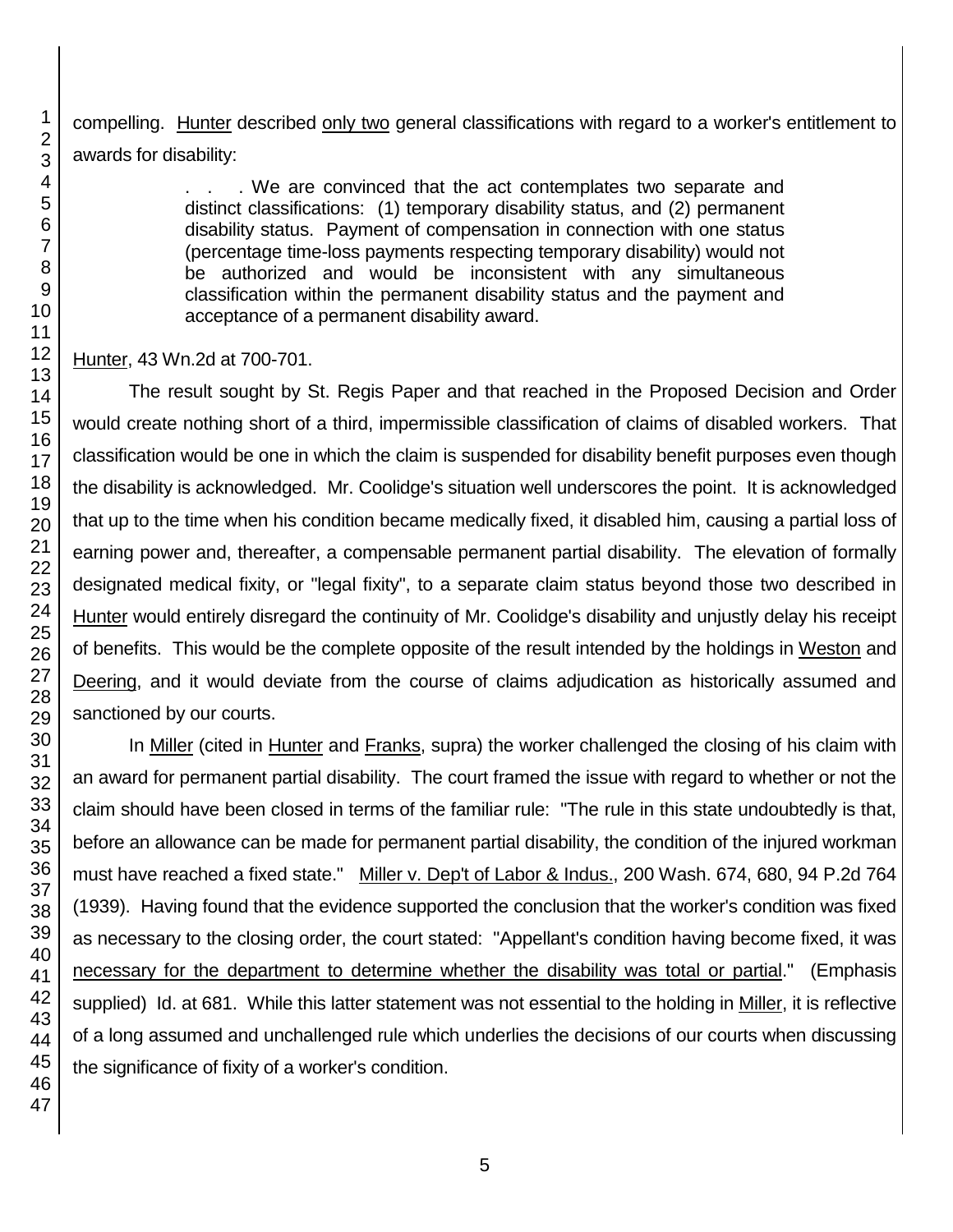l

1

It is clear that where a claimant's condition is deteriorating or further medical treatment is contemplated, the condition is not "fixed" and the claim remains open so that treatment can be provided. However, if a claimant's condition has stabilized to the point where no further medical treatment is required, the condition is "fixed" for purposes of closing the claim and determining the disability award. This interpretation aids the purpose of the act to provide prompt and certain relief for the injured workman. RCW 51.04.010.

Pybus Steel v. Dep't of Labor & Indus., 12 Wn.App. 436, 439, 530 P.2d 350 (1975) (Emphasis supplied).

Thus, the term "fixed" is an interpretive term to aid prompt relief. It is a judicially imposed condition and not found in the statutory definition of permanent partial disability. DuPont v. Dep't of Labor & Indus., 46 Wn.App. 471, 477, 730 P.2d 1345 (1986). Our courts have used the term "fixed" with the understanding that the claim would be closed and an award for permanent partial disability, if any, would be made: "The relevant date in determining whether a condition is fixed is the date on which the closure order was issued." DuPont, 46 Wn. App. at 477; Harper v. Dep't of Labor & Indus., 46 Wn.2d 404, 407, 281 P.2d 859 (1955); and Roberts v. Dep't of Labor & Indus., 46 Wn.2d 424, 425, 282 P.2d 290 (1955).

We adhere, then, to the holdings in Weston and Deering. A worker who is otherwise entitled to receive loss of earning power compensation, and whose condition becomes medically fixed prior to full restoration of earning power, is entitled to continuation of loss of earning power compensation until an order is entered which fixes the extent of, and makes award for, permanent partial disability, if any.<sup>2</sup>

Time loss or loss of earning power compensation benefits, when otherwise due, may not be terminated until an order issues determining the extent, if any, of permanent disability. The right to temporary periodic disability benefits, when otherwise due, cannot be terminated by an order formally stating that a condition is fixed when the order does not at the same time determine whether benefits for permanent disability are payable under the claim. The distinction between factual and legal fixity does not justify such a result.

We adopt from the Proposed Decision and Order Finding of Fact No. 1 and Conclusion of Law No. 1, and in addition make the following Findings of Fact and Conclusions of Law:

<sup>&</sup>lt;sup>2</sup>The further issue contained in Weston, that is, the effect of a protest of an initial closing order, is not directly relevant to the present case.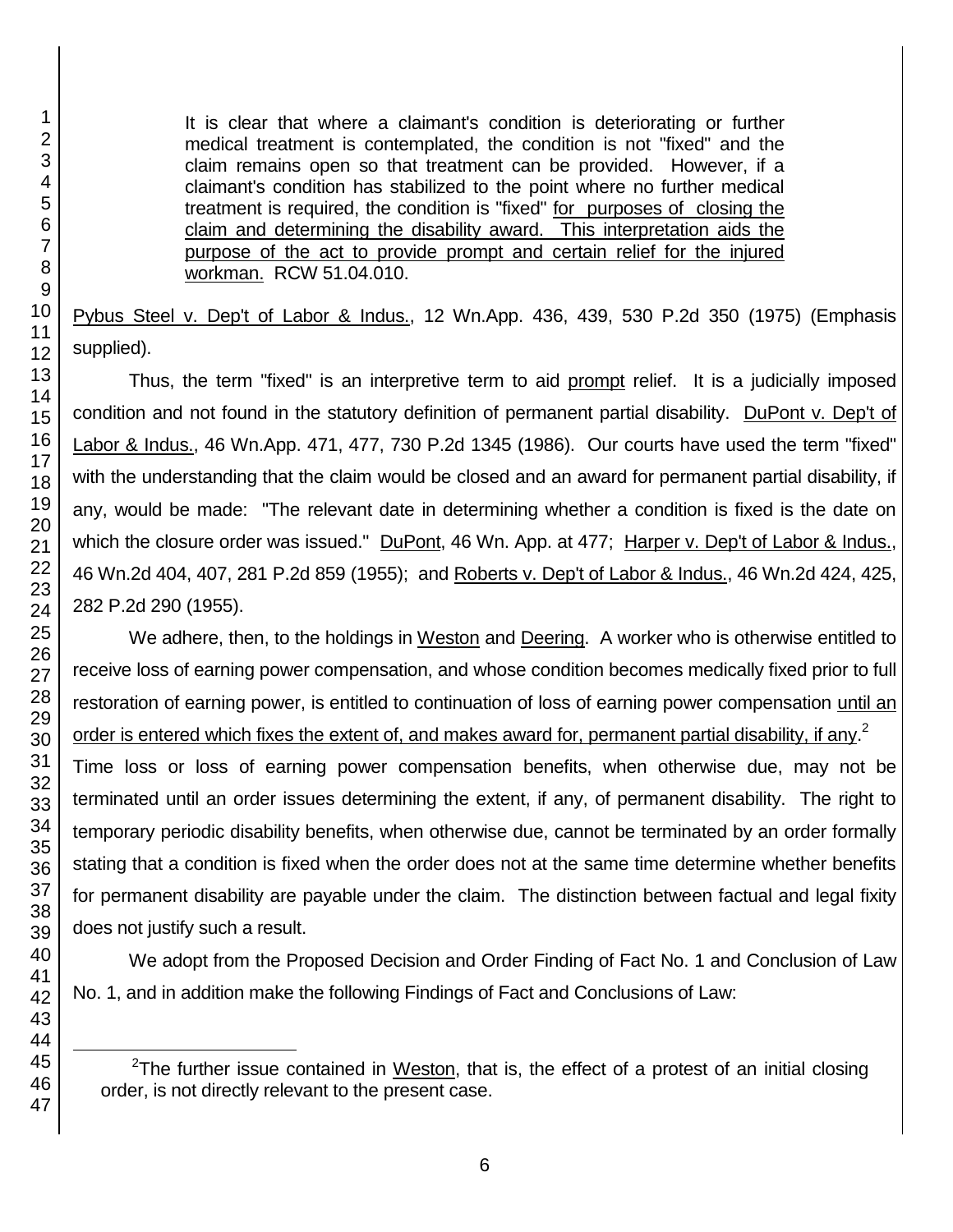## **FINDINGS OF FACT**

- 2. On April 7, 1983, while in the course of his employment with St. Regis Paper Company/Champion International, Carl H. Coolidge suffered pulmonary difficulty. Mr. Coolidge's condition arose naturally and proximately out of the course of his employment.
- 3. As of August 29, 1989, Mr. Coolidge's condition causally related to his occupational disease was medically fixed and stable, and did not require further medical treatment.
- 4. For the time period June 10, 1989 through and including February 14, 1990, as a result of his occupational disease, Carl Coolidge could not perform the requirements of his former job.
- 5. The wages Mr. Coolidge would have received had he continued to be employed in his former occupation for the period June 10, 1989 through June 30, 1989 were \$11.11 per hour on a full time basis. Mr. Coolidge would have received for the period July 1, 1989 through February 14, 1990 \$11.44 per hour on a full time basis.
- 6. During the time period June 10, 1989 through November 13, 1989, Mr. Coolidge's earning power was \$6.62 per hour. From November 14, 1989 through January 23, 1990, his earning power was \$6.81 per hour. From January 24, 1990 through February 14, 1990, his earning power was \$7.21 per hour. During all of these periods Mr. Coolidge was capable of work eight hours per day, five days per week.
- 7. Mr. Coolidge suffered a loss of earning power of greater than 5% from June 10, 1989 through February 13, 1990 when comparing his earning power as described in Finding of Fact No. 6 with the earning power which he would have enjoyed, as described in Finding of Fact No. 5, but for his occupational disease.
- 8. As of February 14, 1990, Carl Coolidge's condition causally related to his industrial injury was best described by Category 2 of WAC 296-20-380, the categories of permanent respiratory impairment.

## **CONCLUSIONS OF LAW**

- 2. Between June 10, 1989 and February 13, 1990, Carl H. Coolidge was temporarily partially disabled and entitled to loss of earning power compensation as set forth in RCW 51.32.090(3).
- 3. The Department order of October 5, 1989 which affirmed an order dated August 29, 1989 which determined that Mr. Coolidge was employable and that his condition was medically fixed and stable and which denied him loss of earning power time loss benefits is incorrect and is reversed. This matter, Docket No. 89 4308, is remanded to the Department with instructions to issue an order determining Mr. Coolidge's condition was medically fixed and stable as of August 29, 1989, his training was complete and that he was employable but entitled to loss of earning power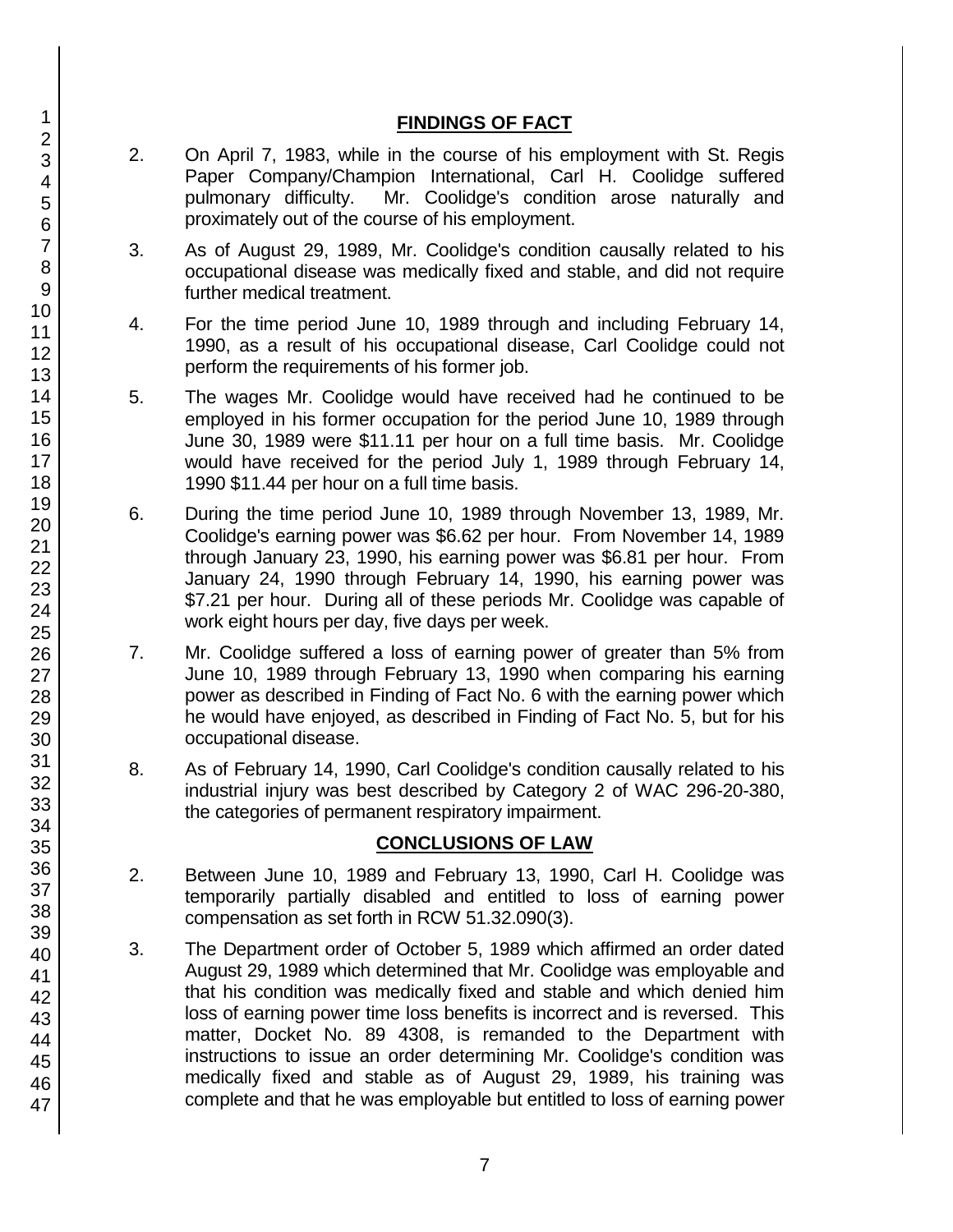benefits for the period June 10, 1989 through and including August 29, 1989.

4. The Department order dated February 14, 1990 which closed Mr. Coolidge's claim with time loss compensation as paid to June 9, 1989 and directed the self-insured employer to pay Mr. Coolidge a permanent partial disability award best described by Category 2 of WAC 296-20-380 for permanent respiratory impairment is incorrect and is reversed. This matter, Docket No. 90 1118, is remanded to the Department with instructions to issue an order directing the self-insured employer to pay Mr. Coolidge loss of earning power compensation benefits for the period August 30, 1989 through and including February 13, 1990 consistent with earning power for the respective periods as described in Finding of Fact Nos. 5, 6 and 7 above, and to pay Mr. Coolidge a permanent partial disability award consistent with the degree of disability represented by Category 2 of WAC 296-20-380, and to thereupon close the claim.

It is so ORDERED.

Dated this fourth day of March, 1991.

#### BOARD OF INDUSTRIAL INSURANCE APPEALS

/s/\_\_\_\_\_\_\_\_\_\_\_\_\_\_\_\_\_\_\_\_\_\_\_\_\_\_\_\_\_\_\_\_\_\_\_\_\_ SARA T. HARMON

/s/\_\_\_\_\_\_\_\_\_\_\_\_\_\_\_\_\_\_\_\_\_\_\_\_\_\_\_\_\_\_\_\_\_\_\_\_\_

FRANK E. FENNERTY, JR. Member

#### **DISSENT**

The Board majority states that the Proposed Decision and Order's resolution of this case, in ordering payment of loss of earning power compensation to the claimant only for the period from June 10, 1989 through August 28, 1989, "ostensibly relied upon" Weston and Deering, supra. I disagree with that characterization. In my view -- and obviously in our industrial appeals judge's view -- it was not an "ostensible" reliance. This resolution is compatible with Weston and Deering, in light of the stipulated facts presented, and the specific determinative language contained in the Department orders of August 29, 1989 and February 14, 1990.

I concur with the discussion and analysis in the Proposed Decision and Order, and I specifically adopt the ultimate decision-making paragraphs from page 5, line 12, through page 6, line 17.